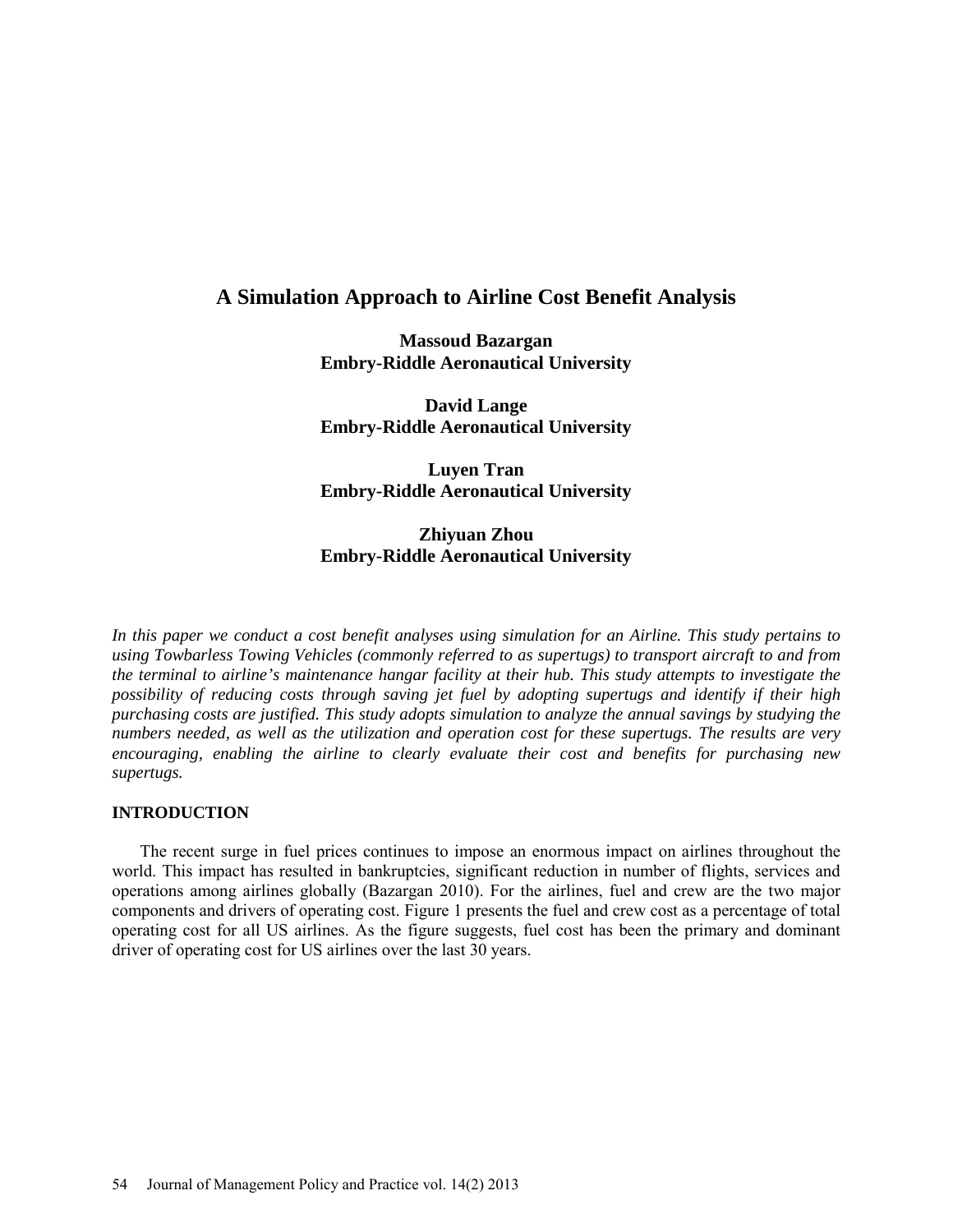**FIGURE 1 CREW AND FUEL COST AS A PERCENTAGE OF TOTAL OPERATING COST**



Just a one percent increase in jet fuel prices, translates to \$530 million for the US airline industry. Figure 2 presents average jet fuel prices over the same time period (Air Transport Association 2011).



**FIGURE 2 AVERAGE ANNUAL JET FUEL PRICES**

As the prices of jet fuel continues to increase, an airline initiated a study with Embry-Riddle Aeronautical University to conduct a feasibility study aimed at utilizing Towbarless Towing Vehicles (referred to as supertugs) to transport aircraft to and from the terminal to airline's maintenance hangar facility.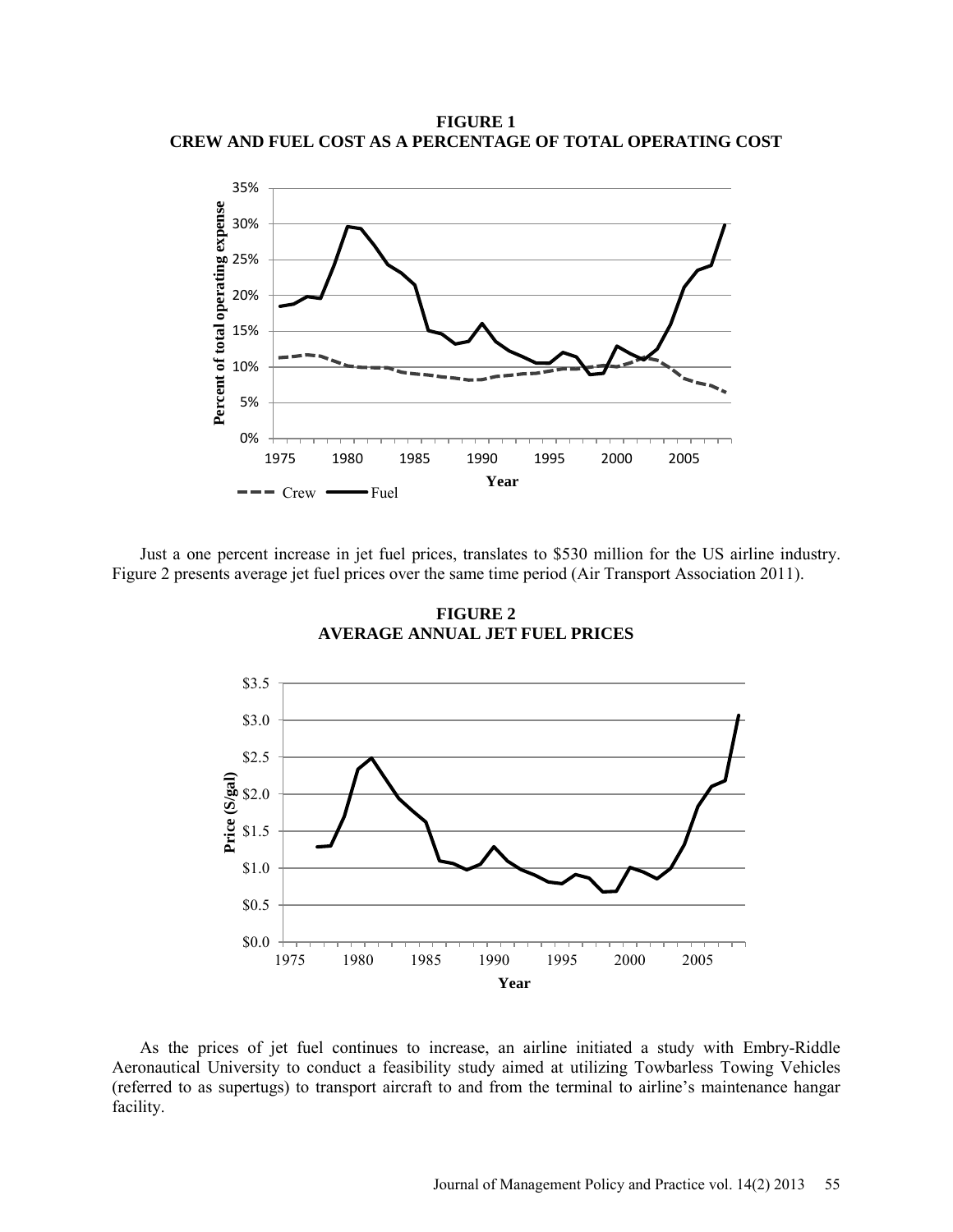Bazargan, et. al. (2006) conducted a similar study for AirTran Airways adopting supertugs at the airline's hub in Atlanta. This study investigated the possibility of reducing costs through saving jet fuel. Numerous airlines already use these supertugs to move aircraft at their airport hubs. Currently, the airline does not have any supertugs at their hub. The airline, on a typical day of operation at their hub, has 71 flights (see figure 3). On average, out of these 71 arriving flights, 23 are scheduled for maintenance after they unload passengers and bags at the gates. The airline operates a diverse set of fleet and therefore impose constraints on arriving gates/terminals and hangar access gates.



**FIGURE 3 TERMINAL AND HANGAR FACILITY LAYOUT AT THE HUB AIRPORT**

The airline was interested in addressing the following questions:

- Considering the high purchasing cost of the supertugs, are there any economic justifications for purchasing them? If so, what is the payback period of the investment?
- How many of these supertugs, if economically justified, are needed for the airline's taxi operations at their hub?

Considering the stochastic and dynamic nature of the problem in terms of number of aircraft arriving and needing maintenance at the hub, taxi times, maintenance times and fuel prices, we considered simulation to be an appropriate approach to answer these questions.

### **SIMULATION MODELING**

Simulation modeling has received a lot of attention for airline operations in recent years. Cleophas et. al. (2009), Lee, et. al. (2007), Gosavi, et. al. (2007) report application of simulation to revenue management, flight scheduling and overbooking to name a few. We, however, are not aware of a specific reported simulation study for using supertugs except Bazargan et. al.(2006).

Simulation modeling has become an extremely important tool in analyzing dynamic and complex systems. Pidd (2004), Law (2006) and Kelton, et. al (2009) provide a good overview of simulation modeling and its application in various industries.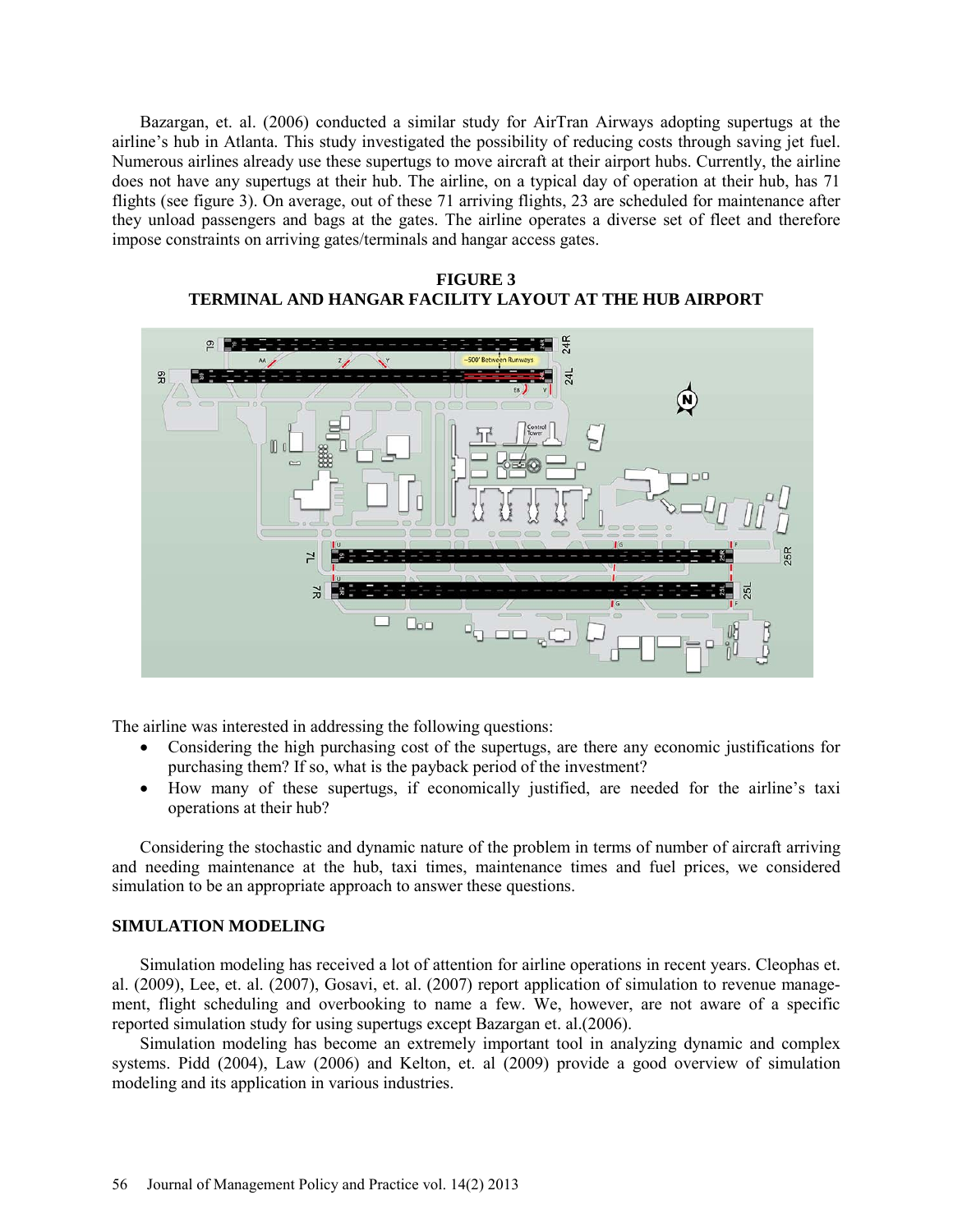Arena Simulation modeling (Rockwell Software) was adopted for the simulation of the Airline's operations at their hub. We developed a simulation model to capture the current status (base scenario) where the aircraft taxi to/from the hangar on their own power.

## **(a) Base Scenario**

The following steps briefly describe the logic for this process:

- The aircraft arrive to the system according to the daily schedule of operations at the hub.
- Based on the type of the fleet, they taxi to their designated terminal/gate. If the aircraft is not due for maintenance it will depart the system based on its scheduled departure time.
- If the aircraft is due for maintenance, it taxis towards the hangar after passenger and baggage unload. The taxi time depends on the type of fleet, time of the day and traffic.
- The aircraft receives the scheduled/unscheduled maintenance at the hangar.
- The aircraft taxis back to the terminal/gate for its next departure.

The following figure shows the flowchart for this process. It should be noted that all the taxi and maintenance times are stochastic and depend on the type of fleet.





Some of the assumptions and parameters for this simulation model are:

- **Turnaround Time** Indicates the time between arrivals of an aircraft to a gate until its next departure. This time includes unloading/loading passengers, baggie, fuel, etc. Based on the type of fleet and historical data, this time varied stochastically from 45 minutes to 1.5 hours.
- **Hangar Taxi Time:** The time that it takes for aircraft to taxi from/to terminal and the hangar. Again, depending on fleet, traffic, and gate within the terminals, this time can range from 3 to 7 minutes.
- **Maintenance time:** The time that an aircraft spends at the hangar depends on the type of the maintenance that the aircraft is scheduled to receive and can vary from 5 to 8 hours.
- **Distance between terminals and hanger**: The average distance between the terminals and the hangar is about 1.5 km.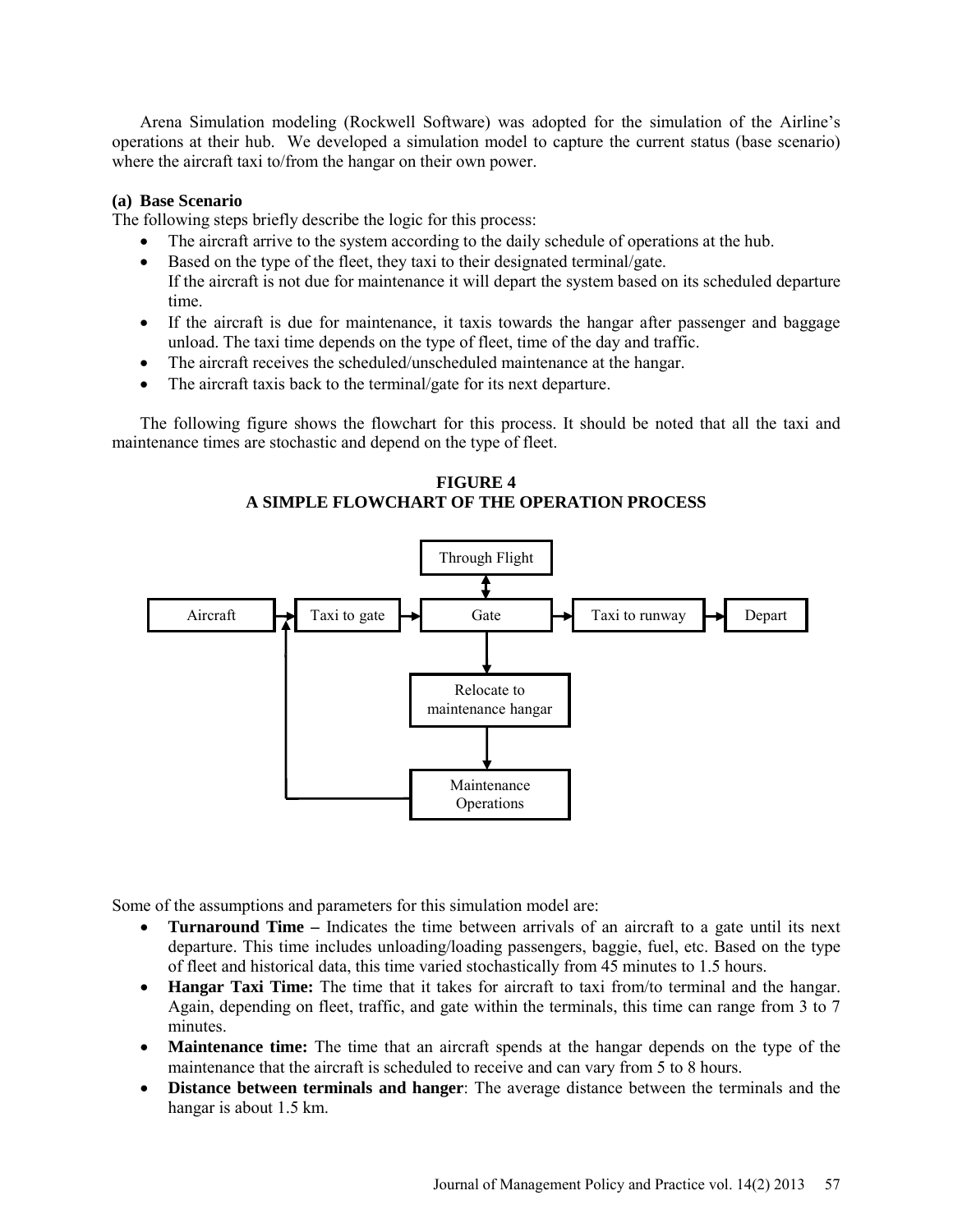**Taxi costs per minute:** Only jet fuel and labor were considered for this cost. The average cost per minute ranged from \$15-\$25 per minute depending on fleet.

The base model, representing current practices, was run to simulate for one year of operations. This model is based on the current operations where aircraft taxi to and from the maintenance hangar, on their own powers using jet fuel. Enough replications were made to reduce the 95% half width intervals for major key performance measures to less than 0.1%. The following table presents some of these metrics:

# **TABLE 1 ANNUAL PERFORMANCE MEASURES FOR BASE SCENARIO**

| <b>Metrics</b>                                   | <b>Values</b> |
|--------------------------------------------------|---------------|
| Total taxi time in hours                         | 1024          |
| Total number of aircraft visiting the hangar     | 5991          |
| Total taxi cost between terminals and the hangar | \$1,270,173   |

## **(b) Supertug Scenario**

A separate simulation model was developed based on utilizing supertugs to tow the aircraft. The logic remains the same except when the aircraft needs to taxi between the terminals and the hangar a supertug is requested. The following assumptions were made for this model.

- **Attach/detach supertug to aircraft time**: represents the time that it takes to attach or detach the aircraft to the tow tug. This time can vary from 4-10 minutes.
- **Loaded supertug time**: The time that it takes to move the aircraft between the terminals and hangar with the tow tug attached. This time can vary from 10 to 17 minutes.
- **Unloaded supertug time**: The time that it takes for the tow tug to move between the terminals and hangar without any aircraft attached to it. This time can vary from 4 to 8 minutes.
- **Loaded supertug cost:** The average cost of towing an aircraft with a supertug is assumed to be \$5.50/minute. This cost includes fuel and labor.
- **Tow tug purchasing price:** The purchasing cost of tow tug depending on options is about \$600,000.

The simulation model was run to simulate one year of operations. We run the model with 1, 2 and 3 supertugs. The following table presents the performance measures for this scenario:

| <b>Metric</b>                          | 1 tug     | 2 tugs              | 3 tugs |
|----------------------------------------|-----------|---------------------|--------|
| Total annual operating cost            | \$246,066 | \$267,746 \$272,793 |        |
| <b>Average waiting time (hours)</b>    | 0.7       | $\overline{0}$ 1    |        |
| Average tug utilization                | 54%       | 28%                 | 18%    |
| Total loaded times (hours) in a year   | 1864      | 1876                | 1889   |
| Total unloaded times (hours) in a year | 595       | 810                 | 838    |

#### **TABLE 2 KEY PERFORMANCE MEASURES FOR UTILIZING DIFFERENT NUMBER OF TUGS**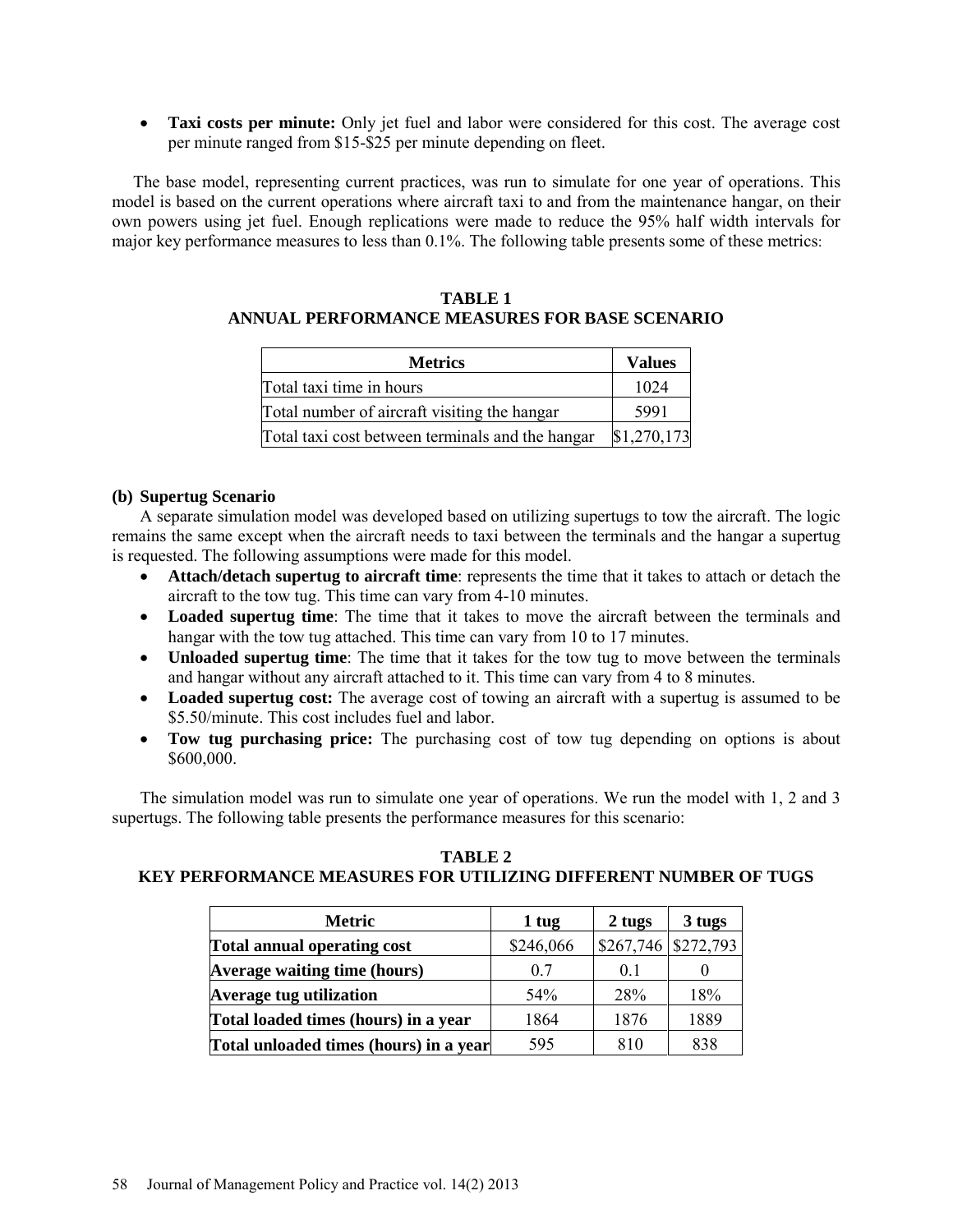Table 2 presents total cost of operations with 1, 2 and 3 supertugs. The average waiting times and utilizations with different number of tugs are also shown. The loaded and unloaded times represent the total number of hours that the supertug(s) is/are towing an aircraft or riding without any aircraft attached to them to and from maintenance hangar and terminals in one year respectively. We see that these numbers exceed significantly compared to total taxi time of aircraft in table 1. This is because the supertugs with aircraft typically have lower speed than aircraft taxing on its own power. These times do not include attach/detach times.

#### **FINANCIAL ANALYSES AND RECOMMENDATIONS**

To study the economic viability of purchasing supertug(s), we use two major financial metrics, payback period and net present values over 10 years of useful supertug lives.

#### **(a)Payback Period**

The payback period provides an indication of the time (in years) that it takes to recover the initial investment.

Payback period =  $\frac{\text{Initial investment}}{\text{Net annual cash flow}}$ 

The initial investment represents the cost of supertug(s) and net annual cash flows are the savings that supertug(s) generate annually. The following provides the payback periods in years for different number of supertugs based on the financial figures presented in last section.

## **TABLE 3 PAYBACK PERIODS IN YEARS**

| Number of Tugs          | tug  | 2 tugs | 3 tugs |
|-------------------------|------|--------|--------|
| Payback periods (years) | 0.59 |        | .80    |

According to this table, on average the payback period for each supertug is about 7 months! This payback time will decrease as the jet fuel prices increase.

#### **(b)Net Present Values**

The net present value is a metric that identifies the net cash flows of a project over a number of years discounted to today's cash values. For this metric, we considered the discount rate to be 15% and the life of a tow tug to be 10 years. The following table presents the net present values of purchasing and utilizing 1, 2 or 3 supertugs.

This table clearly shows a significant positive net present values for 1, 2 and 3 supertugs. Both financial metrics discussed in this section confirm that purchasing and utilizing supertug(s) is a beneficial and a cost saving strategy for the airline. The main question is how many supertug(s) the airline needs, to have a smooth and viable operation. Tables 2 and 4 present the utilization and NPVs for the three options. According to table 4 purchasing 1 supertug is the most rewarding strategy as it has the highest NPV. However, utilizing only 1 supertug results in relatively high utilization of the tug and long waiting times on the part of the aircraft. The waiting time for a supertug is on average 0.7 hours (42 minutes) when only one supertug is available. The simulation results indicate that some aircraft had to wait for up to 5 hours for the supertug. This excessive waiting time can generate difficulties for the airline in terms of delays, manpower scheduling at the hangar and gates availability. If two supertugs are utilized the average waiting time is reduced to 0.1 hours (6 minutes) with maximum of 0.5 hours (30 minutes).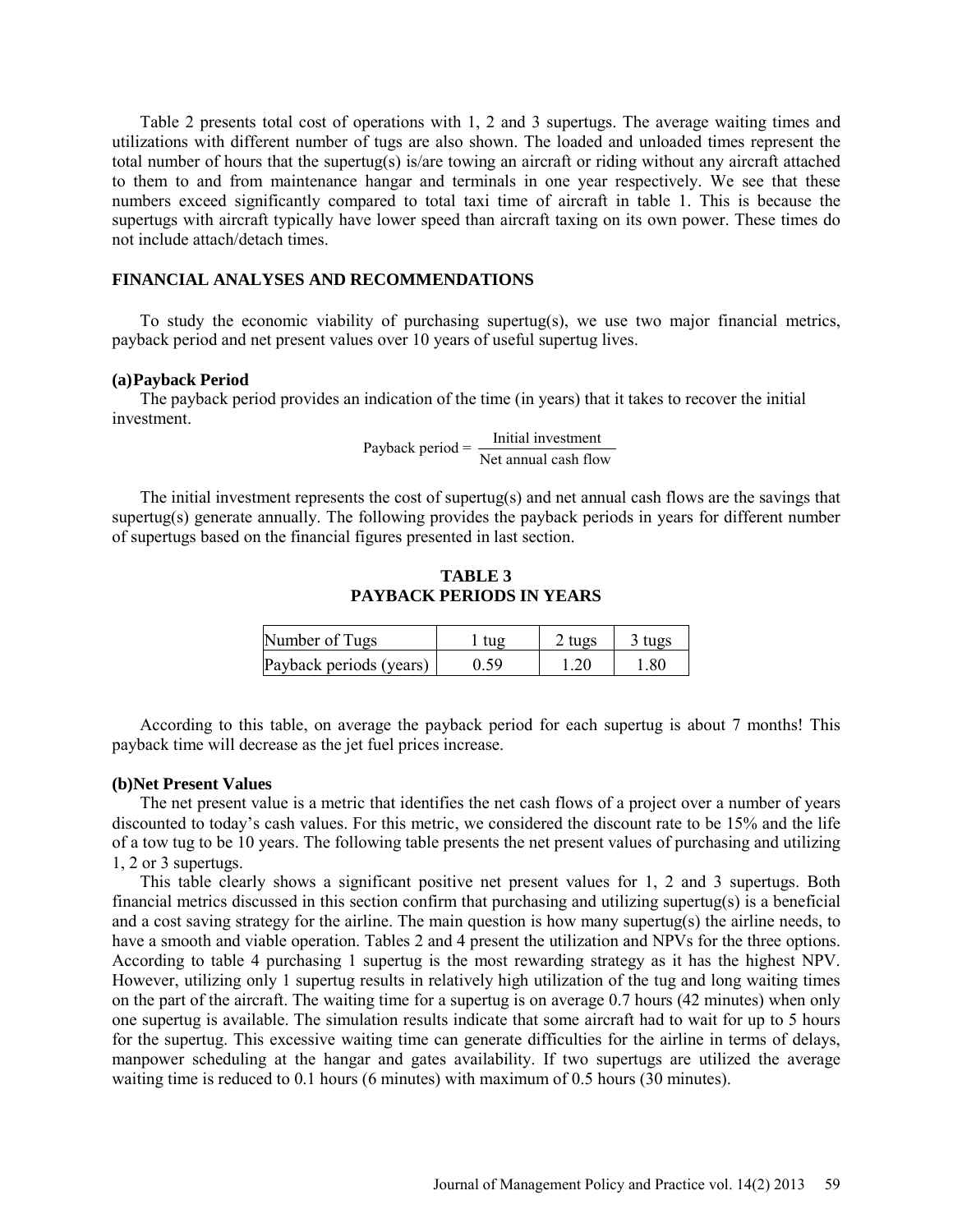Accordingly, based on the various cost, utilization and waiting times, this study recommends purchasing and utilizing two supertugs for the airline at their hub.

| Year       | 1 tug                 | 2 tugs           | 3 tugs       |
|------------|-----------------------|------------------|--------------|
| 0          | \$<br>$(600,000)$ \$  | $(1,200,000)$ \$ | (1,800,000)  |
| 1          | \$<br>890,527.83 \$   | 871,675.65 \$    | 867,286.96   |
| 2          | \$<br>774,372.02 \$   | 757,978.83 \$    | 754,162.57   |
| 3          | \$<br>673,366.98 \$   | 659,112.02 \$    | 655,793.54   |
| 4          | \$<br>585,536.50 \$   | 573,140.89 \$    | 570,255.25   |
| 5          | \$<br>509,162.17 \$   | 498,383.38 \$    | 495,874.13   |
| 6          | \$<br>442,749.72 \$   | 433,376.85 \$    | 431,194.90   |
| 7          | \$<br>384,999.75 \$   | 376,849.44 \$    | 374,952.08   |
| 8          | \$<br>334,782.39 \$   | 327,695.16 \$    | 326,045.29   |
| 9          | \$<br>291,115.13 \$   | 284,952.32 \$    | 283,517.64   |
| 10         | \$<br>253,143.59 \$   | 247,784.62 \$    | 246,537.08   |
| <b>NPV</b> | \$<br>4,539,756.08 \$ | 3,830,949.18 \$  | 3,205,619.45 |

**TABLE 4 NPV OF PURCHASING AND UTILIZING SUPERTUG(S)**

## **CONCLUSION**

The simulation analysis proved to be a valuable and a powerful tool for businesses decisions. The major key performance measures were identified through two simulation models. One model simulates the current practices where the aircraft taxi on their own powers. The other model focuses at utilizing supertug(s) for towing aircraft. The metrics from these models highlight the various performance measures by utilizing 1, 2 or 3 supertugs. Two financial metrics are adopted to examine the economic viability of purchasing the supertugs. These metrics show that such an investment will translate into large savings for the airline. The study considers the net present values and waiting times to recommend the number of supertugs that the airline should consider to purchase.

#### **REFERENCES**

Bazargan, M. (2010). *Airline Operations & Scheduling, Second edition.* Ashgate Publishing Group.

Bazargan, M., Talaga, M., & Yen-Ping, W. (2006). Super-tug Simulation Feasibility Study. *Proceedings of Portland International Conference on Management of Engineering & Technology .*

Cleophas, C., Frank, M., & Kliewer, N. (2009). Simulation-based key performance indicators for evaluating the quality of airline demand forecasting. *Journal of Revenue and Pricing Management* , 330- 342.

Gosavi, A., Ozkaya, E., & Kahraman, A. F. (2007). Simulation optimization for revenue management of airlines with cancellations and overbooking. *OR Spectrum* , 21-38.

Kelton, W., Sadowski, R., & Swets, N. (2009). *Simulation with Arena, Fifth Edition.* McGraw-Hill.